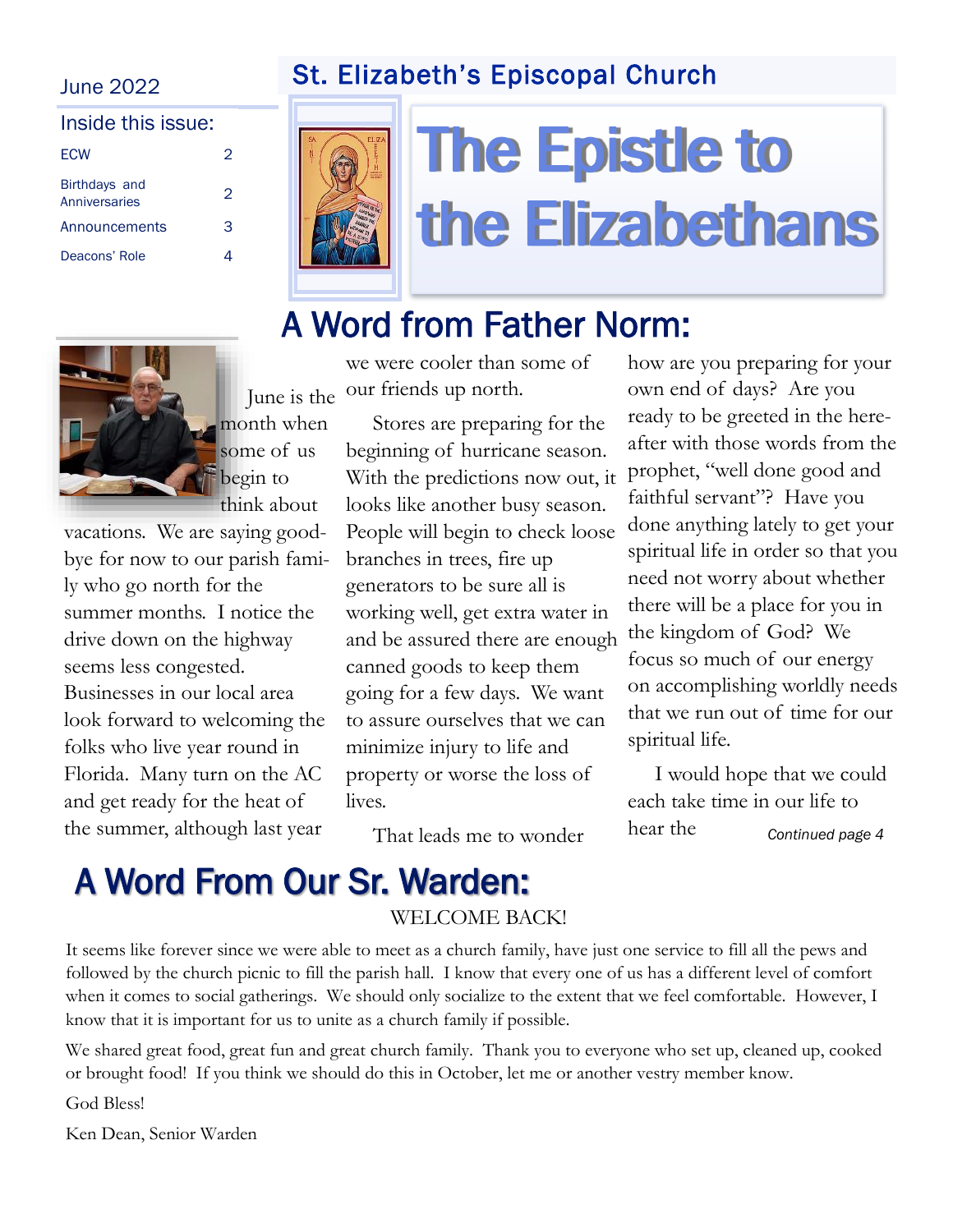#### **ECW CLOSES OUT YEAR**

The Episcopal Church Women of St. Elizabeth's finished their meeting year on Saturday, May 21<sup>st</sup>, with a luncheon. There were 17 people in attendance-the food was good and the company was good. There were some of the men that joined us.

It was a successful year. We were able to have the Treasure Sale and still marvel at the amount of items donated, the number of people that helped and the financial success. Thank you all! We will be able to continue to support St. Elizabeth's programs and help pay the electric bill. We hope to do another Treasure Sale in the fall. Watch for news about this.

Since we meet from September to June each year our next meeting will be September 24<sup>th</sup> at 10:00 am. Ladies save this date on your calendar and join us to start



|                    | <b>Birthdays</b> |
|--------------------|------------------|
| Nancy Jones        | June 3           |
| Kirsten Farmer     | June 6           |
| <b>Bill Curtis</b> | June 9           |
| Vilma Bryan        | June 11          |
| Michele Condron    | June 11          |
| David Wortmann     | June 13          |
| William Ingui      | June 17          |
| Lori Hoey          | June 20          |
| Michael Colangeli  | June 25          |
| Thomas Ingui       | June 25          |
| Kylee Goodger      | June 28          |
|                    |                  |

Patti Addington June 29

#### Anniversaries:

| Ashley & Marie Badger            | June 15 |
|----------------------------------|---------|
| Bob & Judy Mastro                | June 17 |
| David & Frances Wortmann June 22 |         |
| Joseph & Alice Stone             | June 29 |

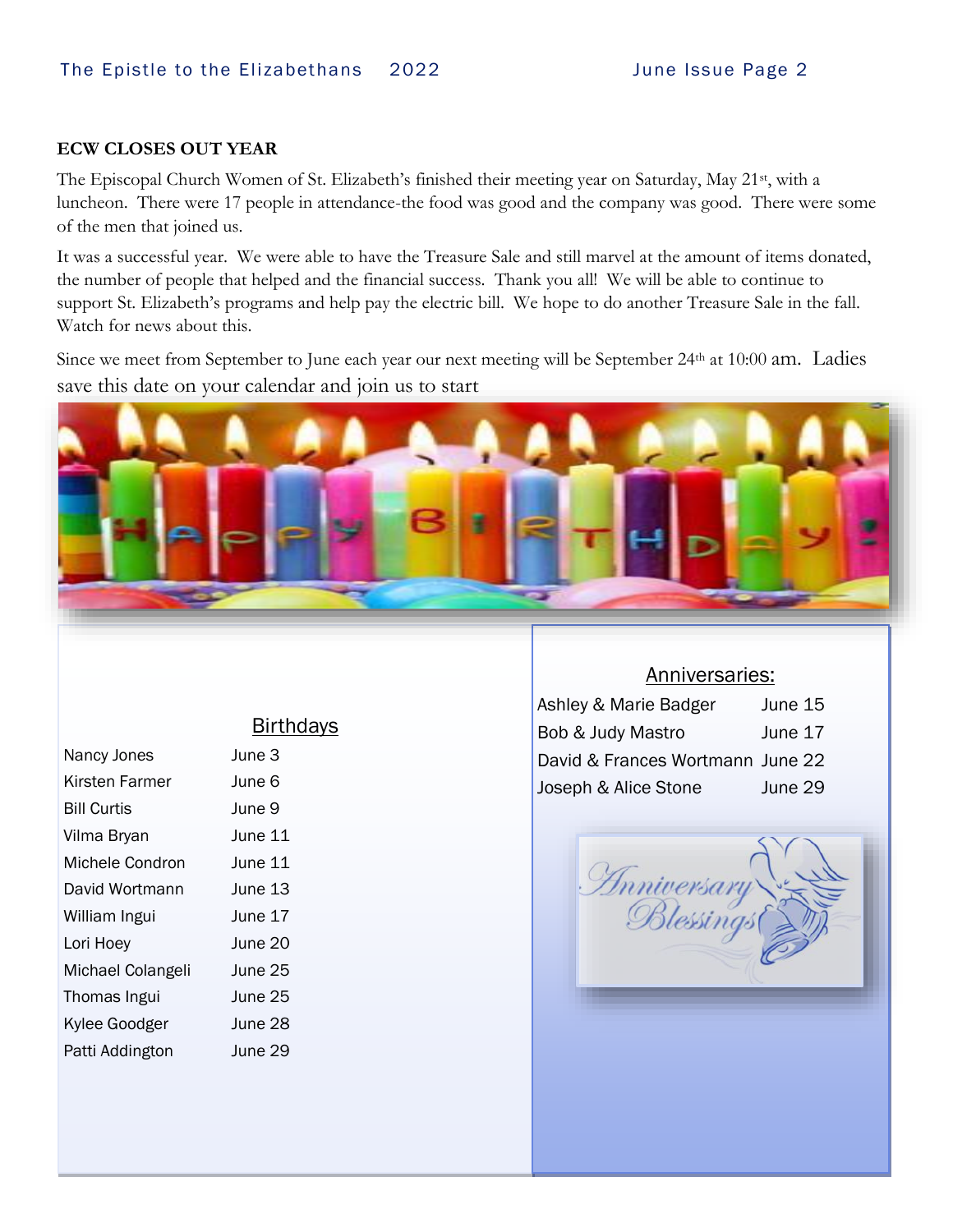#### The Epistle to the Elizabethans 2022 June Issue Page 3

# June 2022



.

### ANNOUNCEMENTS

DOK: The Daughters will be showing the movie "Do you Believe?" on June 5th after 10:00am service. Lunch will be served. All our welcome.

**Soup Ministry:** Are you feeling under the weather, maybe a little blue? Is there a neighbor or acquaintance feeling that way too? St. Elizabeth's has the cure, SOUP! Please take a pint or two from the freezer in the church kitchen and share the warmth.

**Coffee Hour:** Continues... Yay! Please bring food items and enjoy fellowship after both services. There is a sign-up posted on the bulletin board for food donations and for assistance with set-up and clean-up.

**DOK:** The Daughters of the King are available for prayer in the Chapel during communion on the first Sunday of the month at the 8am Service and on the second and fourth Sunday of the month during the 10am Service.

Food Pantry: The local food pantry needs food donations continually. Please bring in your extra canned goods and leave them in the Narthex. A big Thank You to Jack Shepard for volunteering his time to bring the canned goods over to the food pantry. Don't forget, the food pantry staff are always looking for volunteers. See Jack for details. The preferred items list is posted on the bulletin board.

Name Tags: Let's all wear our name tags. Check the name tag boards in the Narthex for your name tag. If you need a name tag or correction, put a note in the collection plate or call the church office at 77-589-2770